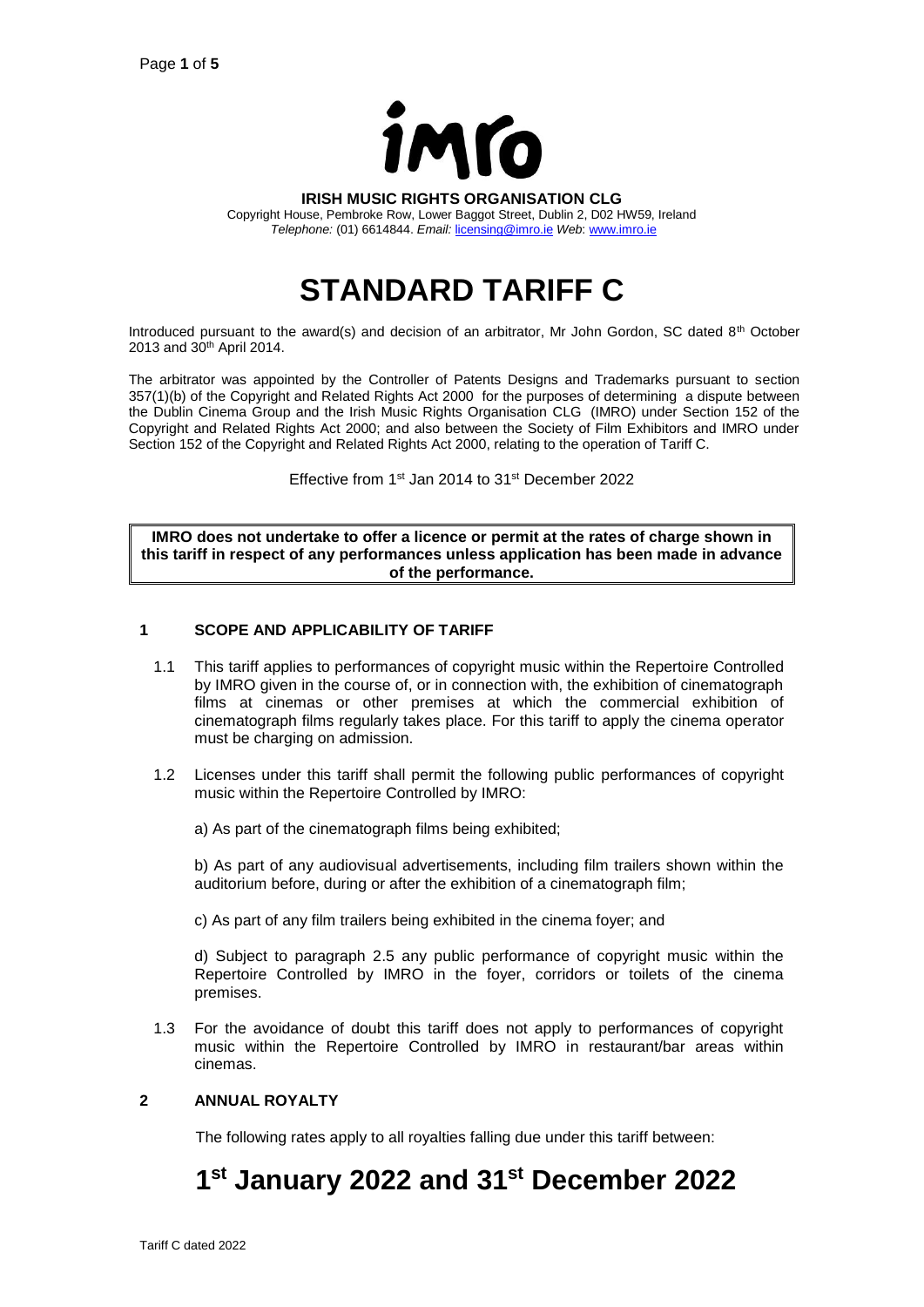- 2.1 The annual royalty payable by a Licensee under this tariff shall be calculated for each Licence Year as a percentage of the Licensee's Actual Box Office Receipts.
- 2.2 The royalty rate shall be 1.0% of Actual Box Office Receipts.
- 2.3 On the issuing of a new licence for a cinema, the provisional royalty shall be calculated on the following basis:
	- 2.3.1 In respect of the First Licence Period, the Licensee shall furnish an estimate of the Actual Box Office Receipts for the First Licence Period which will be multiplied by the royalty rate. At the end of the First Licence Period the payment shall be adjusted on the basis of the Actual Box Office Receipts as certified under paragraph 3 of this tariff.
	- 2.3.2 In respect of the first full Licence Year, the Licensee shall furnish an estimate of the Actual Box Office Receipts for the full Licence Year which shall be calculated by a proportionate adjustment of the Actual Box Office Receipts of the First Licence Period. At the end of this first full Licence Year, the royalty shall be adjusted on the basis of the Actual Box Office Receipts for the first full Licence Year as certified under paragraph 3 of this tariff.
- 2.4 If a Licensee's Actual Box Office Receipts fall within one of the below categories the relevant discount pertaining to that category will apply:
	- 2.4.1 If a Licensee's Actual Box Office Receipts less VAT **are less than or equal to €276,027**, then the royalty calculated under paragraphs 2.1 and 2.2 and the on account payment calculated under paragraph 3.2 of this tariff will be reduced by **20%**.
	- 2.4.2 If a Licensee's Actual Box Office Receipts less VAT **are greater than €276,027 but less than or equal to €552,049**, then the royalty calculated under paragraphs 2.1 and 2.2 and the on account payment calculated under paragraph 3.2 of this tariff will be reduced by **15%**.
	- 2.4.3 If a Licensee's Actual Box Office Receipts less VAT **are greater than €552,049 but less than or equal to €828,077**, then the royalty calculated under paragraphs 2.1 and 2.2 and the on account payment calculated under paragraph 3.2 of this tariff will be reduced by **10%**.
- 2.5 If a Licensee does not require a licence, in respect of the public performances outlined in paragraph 1.2 d), then the royalty charge calculated under this paragraph 2 for a cinema premises shall be reduced by:
	- 2.5.1  $\epsilon$ 75 in the case of a cinema premises in which the combined area for its foyer, corridors and toilets does not exceed 100m<sup>2</sup>; or
	- 2.5.2  $€150$  in the case of a cinema premises in which the combined area of its foyer, corridors and toilets exceeds 100m<sup>2</sup>.

#### **3 ANNUAL RETURNS AND PAYMENT**

3.1 The Licensee shall, not later than  $31<sup>st</sup>$  January in each year, furnish to IMRO a statement showing the Actual Box Office Receipts for the preceding Accounting Period including a full breakdown of all Allowable Deductions made from total income generated by the Licensee from the sale of admission tickets. This detailed statement shall be certified as true and accurate by a Director or the Company Secretary of the Licensee and in addition, shall be certified to be a true and accurate return of the Actual Box Office Receipts for the preceding Licence Year by a person who is qualified to be appointed as auditor of a company under Section 187 of the Companies Act, 1990 or by a person who is approved by IMRO.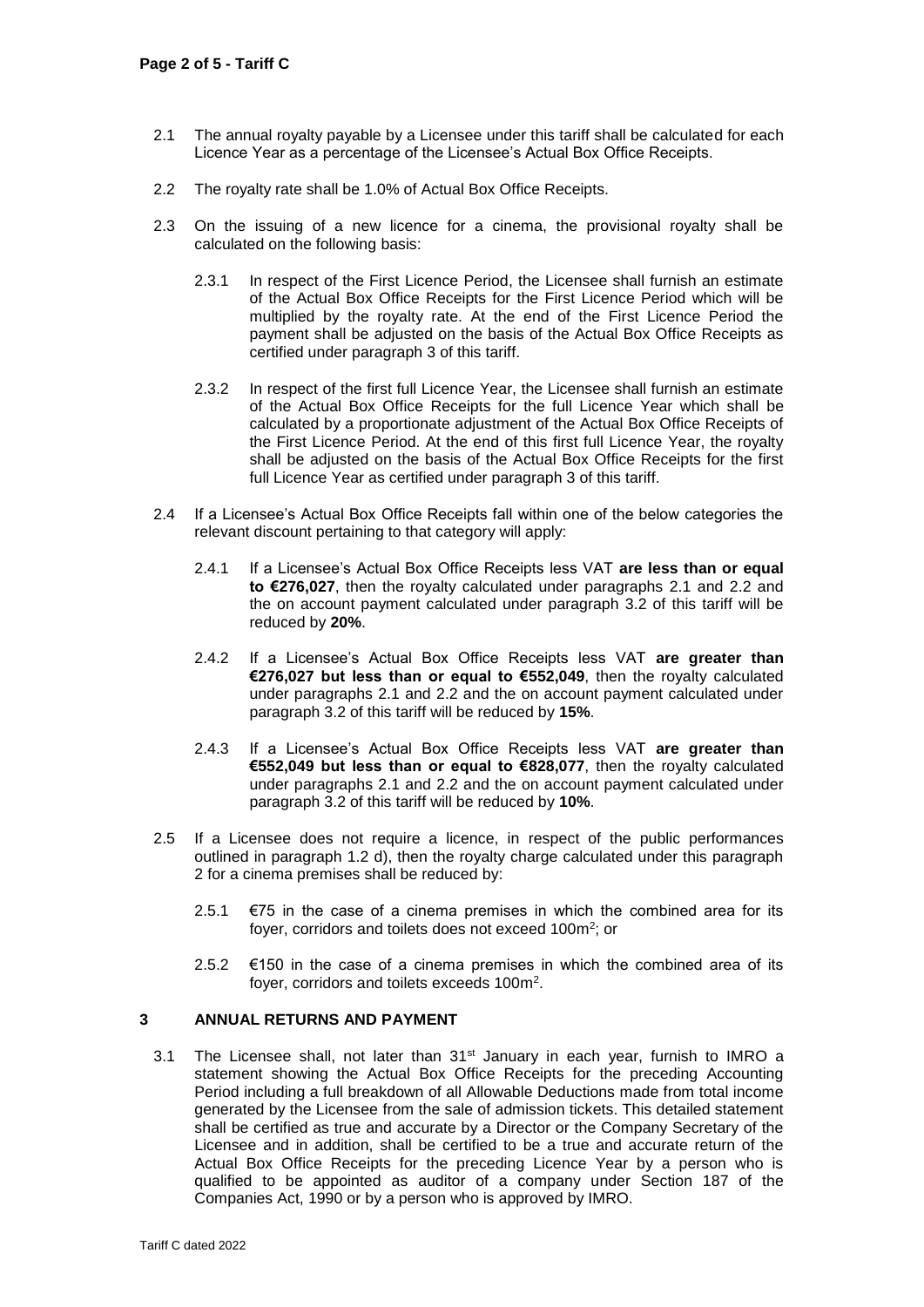- 3.2 The royalties under this tariff are payable at the commencement of each Licence Year. As the actual royalty payable by the Licensee in respect of each year cannot be ascertained until the Actual Box Office Receipts for that Accounting Period have been certified pursuant to paragraph 3.1 of this tariff, the Licensee shall, when the certified statement is submitted to IMRO, make a payment on account of the royalty due equal to the Actual Box Office Receipts for the preceding Accounting Period multiplied by the royalty rate, plus any additional sum due under paragraphs 2.1 and 2.2 of this tariff for the preceding Accounting Period.
- 3.3 If a certified statement which meets the requirements of paragraph 3.1 above is submitted and the on account payment pursuant to paragraph 3.2 above is paid before 31<sup>st</sup> January in each Licence Year, the Licensee shall be entitled to claim a prompt payment discount of 7% to be deducted from both the payment on account pursuant to paragraph 3.2 and on any additional payment or refund due under paragraphs 2.1 and 2.2 of this tariff for the preceding Accounting Period. For the avoidance of doubt, this prompt payment discount is effective only in respect of royalties due for Licence Years commencing from 1<sup>st</sup> January 2010.

#### **4 AUDIT**

- 4.1 IMRO, shall, at its request and, subject to paragraph 4.2, at its own expense, on reasonable written notice to the Licensee, be entitled to inspect, during normal working hours, the relevant Books and Records of the Licensee solely for the purpose of verification of the Actual Box Office Receipts. Such inspection shall be carried out by IMRO or a person appointed by IMRO to perform the inspection.
- 4.2 If on conducting an audit, it is revealed that an under-declaration by the Licensee of greater than 7% has occurred, all costs of the audit will be borne by the Licensee, together with the additional royalties, calculated by IMRO to be due based on the audited figures.

#### **5 EXCLUSIONS**

- 5.1 This tariff does not apply to performances of the Repertoire Controlled by IMRO, other than those expressly referred to in paragraph 1.1 and 1.2 hereof, and any licence granted by IMRO under this tariff is subject to the condition that the Licensee shall notify IMRO of all other entertainments or events where music is performed at the premises licensed, other than under this tariff and the Licensee shall pay all additional royalties due for such performances in accordance with the appropriate tariff.
- 5.2 For the avoidance of doubt, this tariff does not apply to a Simulcast Event.

#### **6 GENERAL CONDITIONS**

6.1 This tariff is subject to IMRO's General Conditions Applicable to Tariffs and Licences, a copy of which is available on request.

#### **7 INFLATION ADJUSTMENT**

The box office thresholds in paragraph 2.4 are linked to the Consumer Price Index of Retail Prices of 156.1 points for mid-October 2021 (on the November 1996 base) as published in the Irish Statistical Bulletin, and will be adjusted on 1<sup>st</sup> January 2023 and each subsequent anniversary of that date in proportion to annual changes in that Consumer Price Index.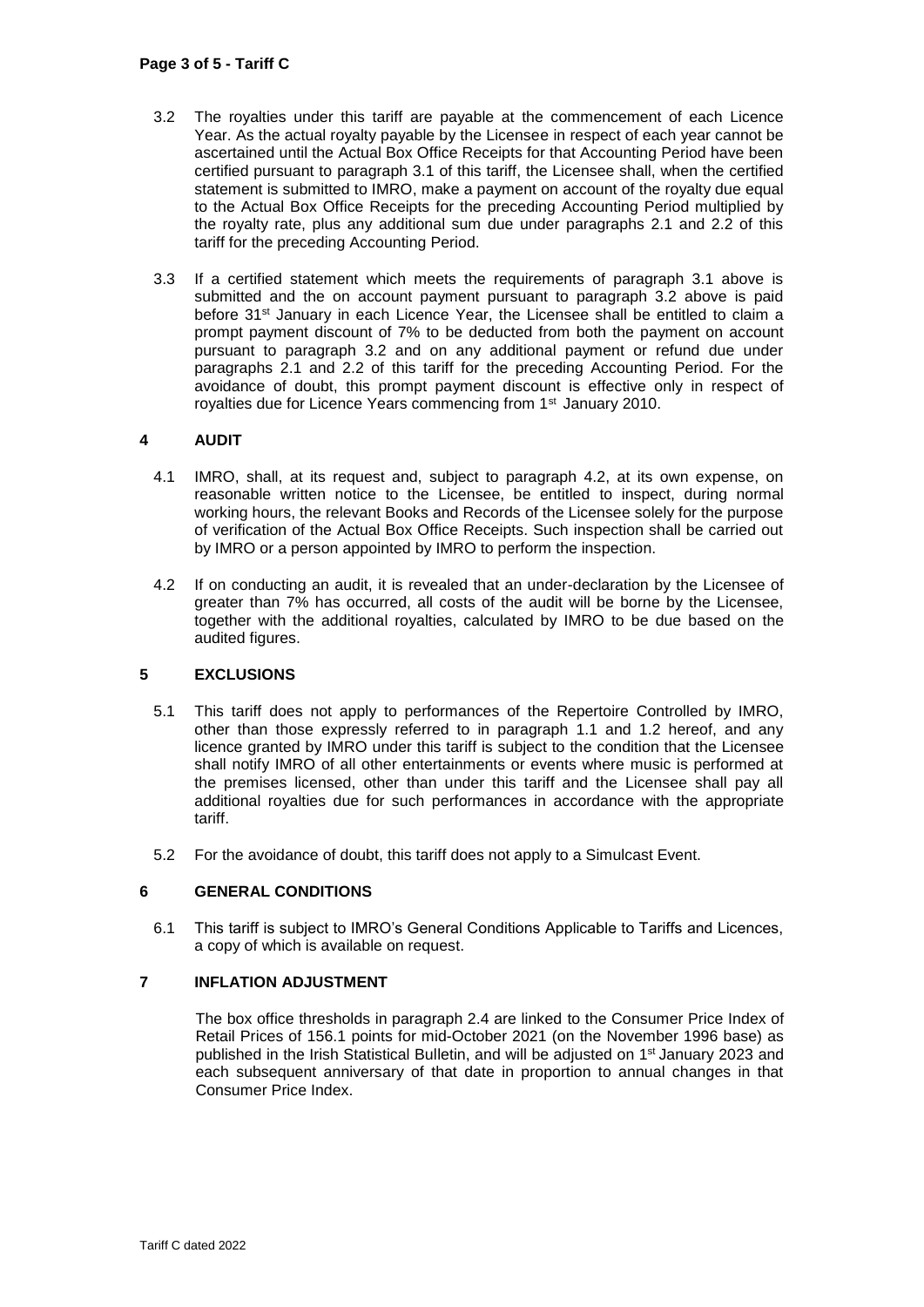#### **8 VALUE ADDED TAX**

8.1 Every Licensee under this tariff shall pay to IMRO, in addition to the royalty due under this tariff, a sum in respect of VAT calculated at the relevant rate on the royalty payable.

#### **9 DEFINITIONS**

- 9.1 **"Accounting Period"** means the twelve month period ending 31st December in any one year.
- 9.2 "**Actual Box Office Receipts**" means the total income generated by the Licensee from sales of cinema admission tickets during the Accounting Period, less all Allowable Deductions.

#### 9.3 "**Allowable Deductions**" includes:

- 9.3.1 VAT and any other payment levied as a matter of law on Actual Box Office Receipts;
- 9.3.2 Third party debit and credit card charges;
- 9.3.3 Internet booking fees charged in addition to the admission price for tickets purchased using an exhibitor's online booking service;
- 9.3.4 Any additional fees charged over the normal admission price to view a film in 3D;
- 9.3.5 Any additional charge for the provision of 3D viewing glasses;
- 9.3.6 Income generated by the Licensee from the sales of admission tickets for the exhibition of opera from the Metropolitan Opera House in New York and the Bolshoi Theatre in Moscow;
- 9.3.7 Any other charges collected from time to time as part of a cinema operator's box office receipts but which are in fact unconnected to the enjoyment of music as part of a film by a customer.
- 9.4 **"Books and Records"** shall include, but is not limited to, the following:
	- 9.4.1 the audited accounts;
	- 9.4.2 in the case of unlimited companies, partnerships or sole traders the relevant accounting records;
	- 9.4.3 all box office returns made to Film Distributors.
- 9.5 **"First Licence Period**" means the date of issue of a licence under this tariff up to the 31<sup>st</sup> December in that year.
- 9.6 **"IMRO"** means the Irish Music Rights Organisation CLG
- 9.7 **"Licence Year"** means the period commencing 1st January in any relevant year and ending on 31st December.
- 9.8 "**the Licensee"** means the company or person(s) to whom IMRO grant a licence for the public performance of music within the Repertoire Controlled by IMRO.